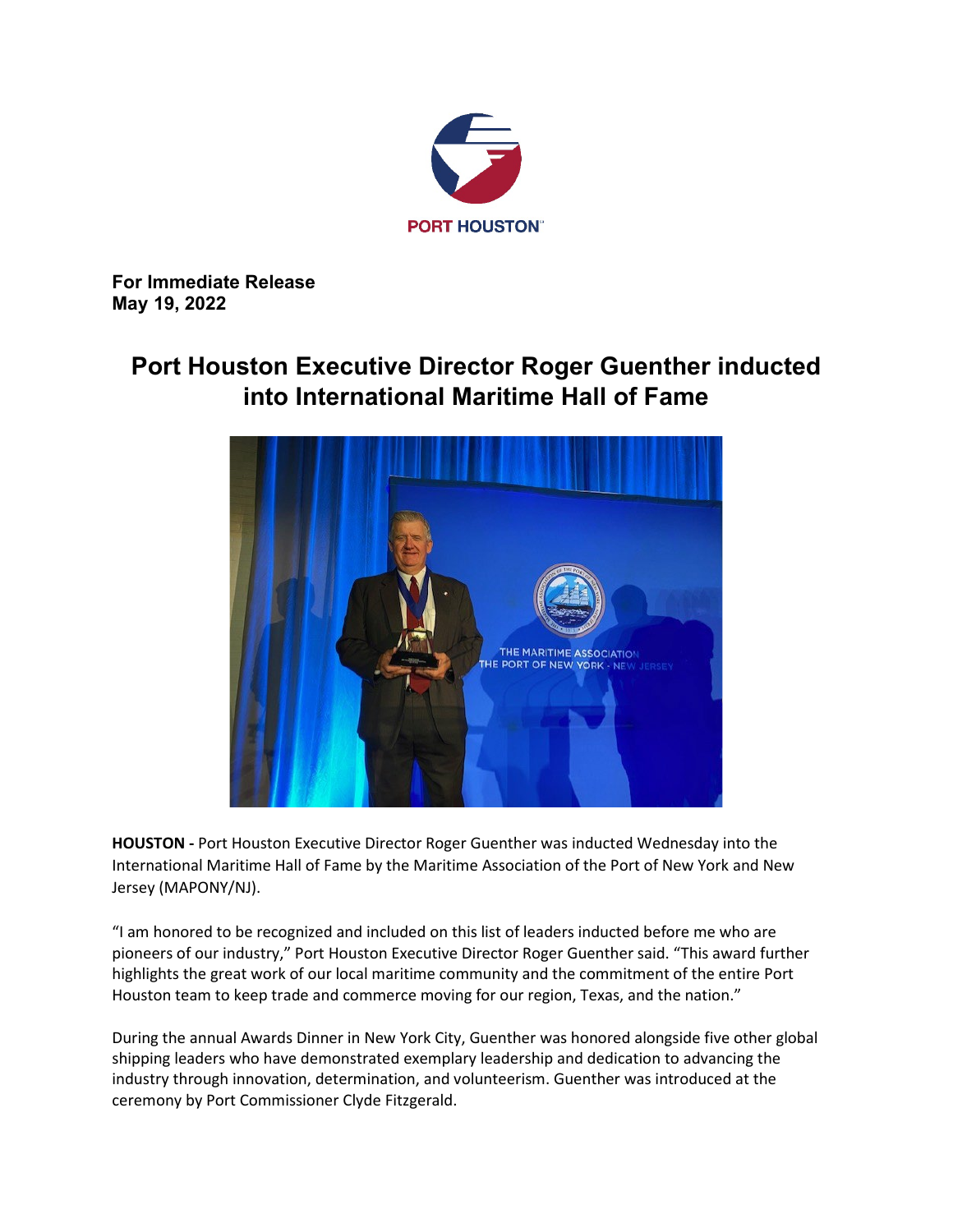"I am so honored to congratulate Roger on receiving this most distinguished and prestigious honor of being inducted to the International Maritime Hall of Fame. No one is more deserving of this honor than Roger," Fitzgerald said. "Through some very difficult times, Roger has steered Port Houston to record cargo volumes with great efficiency. This recognition of Roger is an honor for the entire Port Houston community. We are grateful to have him as our Port Director."

Other members of the Port Commission echoed those sentiments, including Port Commission Chairman Ric Campo. "Roger has dedicated his career to Port Houston and the growth of cargo in our area. His strong leadership is evidenced through so many milestones met and partnerships made during his time as Executive Director," Campo said. "I thank him for his commitment and congratulate him on the great honor of being inducted into the International Maritime Hall of Fame."

Guenther joined Port Houston in 1988, serving in several capacities before being named Executive Director in 2014. Among other accomplishments, Guenther held key roles in the master planning and development of Port Houston's Bayport Container Terminal and redevelopment of its Barbours Cut Container Terminal.

In partnership with the U.S. Army Corps of Engineers, Guenther is currently leading the Houston Ship Channel Expansion – Project 11, a collaborative infrastructure project to deepen and widen the Houston Ship Channel to support its continued growth as the busiest waterway in the nation.

"As one of our most dynamic partners, Roger and his team at Port Houston have fostered a truly collaborative relationship with the Corps of Engineers that has resulted in innovative delivery of Project 11. His leadership has allowed the Port and the Corps to deliver the project faster and more efficiently than any of its kind in the nation," Galveston District Commander of the U.S. Army Corps of Engineers Col. Timothy R. Vail said. "On a larger scale, Roger has an innate understanding of how vital Texas waterways, large and small, are to our Nation and he is purpose-driven in his efforts to ensure those waterways are recognized for their national significance."

Peers across the industry also shared their words of congratulations and admiration for Guenther and acknowledged the significance of such an award among the maritime industry.

"Roger is always willing to listen, sees clearly what the port stakeholders need now and in the future, and acts decisively on it," Hapag Lloyd, L.L.C. President Uffe Ostergaard said.

"On behalf of MSC USA, I'd like to congratulate Mr. Guenther on his induction into the highly prestigious Maritime Hall of Fame, in recognition of his contributions to the maritime industry," MSC Mediterranean Shipping Company (USA) Inc. President & CEO Fabio Santucci said. "His vision, wealth of expertise, and professionalism are deserving of this distinguished honor."

Roger Guenther's full biography can be found here:<https://porthouston.com/leadership/>

## **About Port Houston**

For more than 100 years, Port Houston has owned and operated the public wharves and terminals along the Houston Ship Channel, including the area's largest breakbulk facility and two of the most efficient container terminals in the country. Port Houston is the advocate and a strategic leader for the Channel. The Houston Ship Channel complex